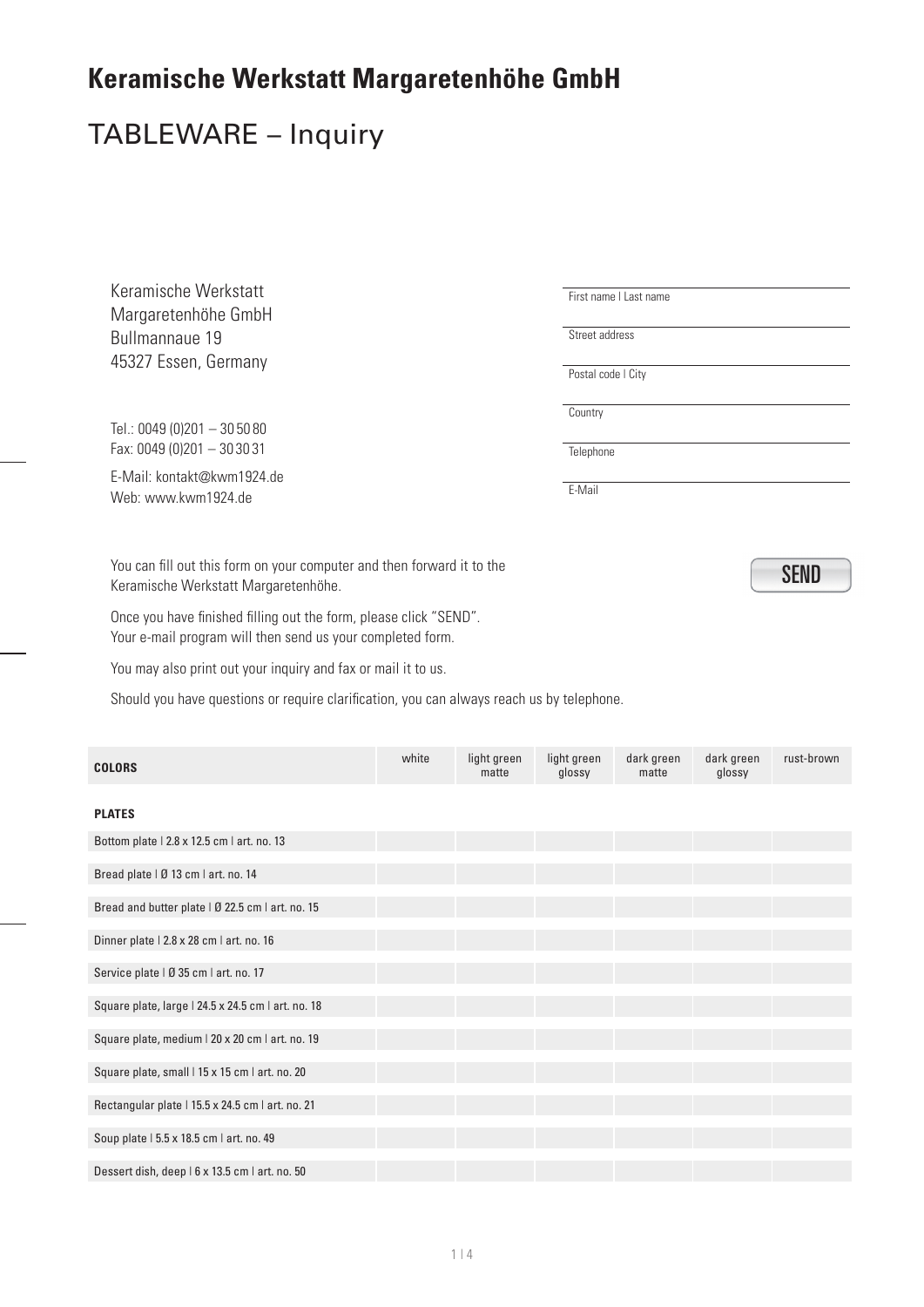## TABLEWARE – Inquiry

| <b>COLORS</b>                                              | white | light green<br>matte | light green<br>glossy | dark green<br>matte | dark green<br>glossy | rust-brown |
|------------------------------------------------------------|-------|----------------------|-----------------------|---------------------|----------------------|------------|
| <b>PLATES</b>                                              |       |                      |                       |                     |                      |            |
| Dessert dish, shallow   4 x 15 cm   art. no. 51            |       |                      |                       |                     |                      |            |
| Appetizer plate   3.5 x 22.5 cm   art. no. 52              |       |                      |                       |                     |                      |            |
| Dinner plate   3.5 x 27.5 cm   art. no. 53                 |       |                      |                       |                     |                      |            |
| Large serving plate   4 x 38.5 cm   art. no. 54            |       |                      |                       |                     |                      |            |
| <b>BOWLS</b>                                               |       |                      |                       |                     |                      |            |
| Salad bowl   13 x 34 cm   art. no. 1                       |       |                      |                       |                     |                      |            |
| Salad bowl, medium   11 x 28 cm   art. no. 2               |       |                      |                       |                     |                      |            |
| Korean soup bowl   8.5 x 23 cm   art. no. 3                |       |                      |                       |                     |                      |            |
| Salad bowl, shallow   6 x 30 cm   art. no. 48              |       |                      |                       |                     |                      |            |
| Salad bowl, shallow, small   6.5 x 26 cm   art. no. 48a    |       |                      |                       |                     |                      |            |
| Cereal bowl, v-shaped   8 x 12 cm   art. no. 6             |       |                      |                       |                     |                      |            |
| Cereal bowl, v-shaped, small   6 x 10 cm   art. no. 6a     |       |                      |                       |                     |                      |            |
| Cereal bowl, v-shaped, large   9.5 x 16 cm   art. no. 7    |       |                      |                       |                     |                      |            |
| Cereal bowl, v-shaped, shallow   8.45 x 21 cm   art. no. 8 |       |                      |                       |                     |                      |            |
| Bowl, v-shaped   12.5 x 22 cm   art. no. 9                 |       |                      |                       |                     |                      |            |
| Spaghetti bowl   6 x 19 cm   art. no. 10                   |       |                      |                       |                     |                      |            |
| Cereal bowl, wide   7.5 x 13.5 cm   art. no. 11            |       |                      |                       |                     |                      |            |
| Bowl, wide   12.5 x 21.5 cm   art. no. 12                  |       |                      |                       |                     |                      |            |
| <b>POTS AND JARS</b>                                       |       |                      |                       |                     |                      |            |
| Covered jar   8 x 8.5 cm   art. no. 39                     |       |                      |                       |                     |                      |            |
| Covered pot, small   10,5 x 12 cm   art. no. 40            |       |                      |                       |                     |                      |            |
| Covered pot, medium   13 x 16 cm   art. no. 40a            |       |                      |                       |                     |                      |            |
| Covered pot, large   19 x 18 cm   art. no. 41              |       |                      |                       |                     |                      |            |
| Korean jar   H 8.5 cm x 12.5 cm   art. no. 42              |       |                      |                       |                     |                      |            |

First name I Last name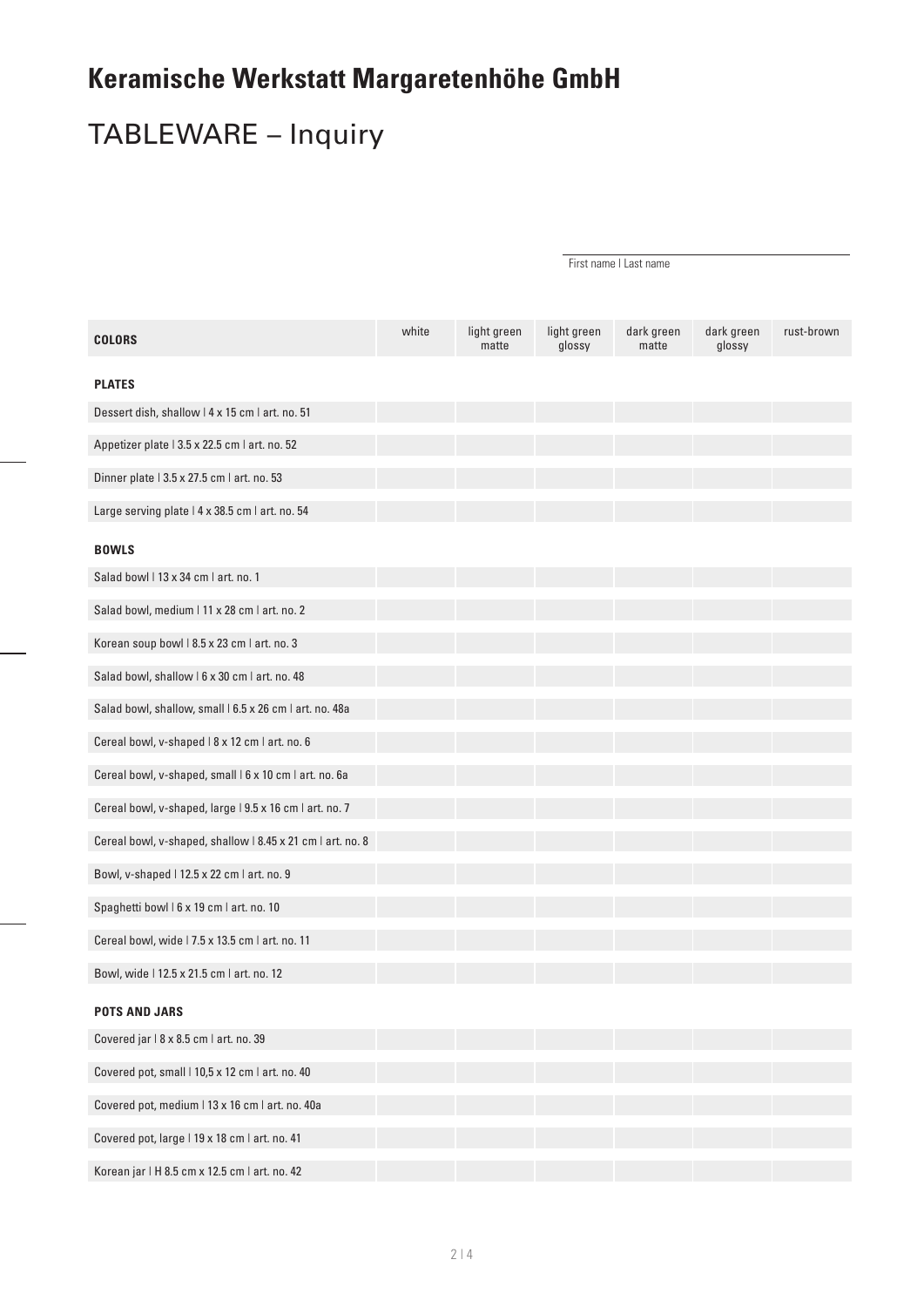# TABLEWARE – Inquiry

| <b>COLORS</b>                                    | white | light green<br>matte | light green<br>glossy | dark green<br>matte | dark green<br>glossy | rust-brown |
|--------------------------------------------------|-------|----------------------|-----------------------|---------------------|----------------------|------------|
| <b>POTS AND JARS</b>                             |       |                      |                       |                     |                      |            |
| Soup pot   11 x 20 cm   art. no. 43              |       |                      |                       |                     |                      |            |
| Soup pot, medium   14 x 24 cm   art. no. 44      |       |                      |                       |                     |                      |            |
| Soup pot, large   18 x 29.5 cm   art. no. 45     |       |                      |                       |                     |                      |            |
| <b>MUGS AND CUPS</b>                             |       |                      |                       |                     |                      |            |
| Coffee cup   9 x 8.5 cm   art. no. 30            |       |                      |                       |                     |                      |            |
| Cappuccino cup   7 x 9 cm   art. no. 31          |       |                      |                       |                     |                      |            |
| Cappuccino saucer   Ø 15.5 cm   art. no. 32      |       |                      |                       |                     |                      |            |
| Espresso cup   5.5 x 6 cm   art. no. 33          |       |                      |                       |                     |                      |            |
| Espresso saucer   Ø 11.5 cm   art. no. 34        |       |                      |                       |                     |                      |            |
| Tea cup, large   9.5 x 9.5 cm   art. no. 22      |       |                      |                       |                     |                      |            |
| Tea cup   5.5 x 7 cm   art. no. 23               |       |                      |                       |                     |                      |            |
| Drinking cup, small   8 x 8 cm   art. no. 24     |       |                      |                       |                     |                      |            |
| <b>BOTTLES, PITCHERS, AND TEA POTS</b>           |       |                      |                       |                     |                      |            |
| Pitcher, 2 liter   19 x 10 cm   art. no. 25      |       |                      |                       |                     |                      |            |
| Pitcher, 1 liter   16 x 8.5 cm   art. no. 26     |       |                      |                       |                     |                      |            |
| Pitcher, 0.5 liter   10.5 x 8.5 cm   art. no. 27 |       |                      |                       |                     |                      |            |
| Tea pot, small   12 cm   art. no. 35             |       |                      |                       |                     |                      |            |
| Tea pot, extra small   10 cm   art. no. 35a      |       |                      |                       |                     |                      |            |
| Tea pot, large   15 cm   art. no. 36             |       |                      |                       |                     |                      |            |
| Bottle, small   13 cm   art. no. 37              |       |                      |                       |                     |                      |            |
| Bottle, large   24 cm   art. no. 38              |       |                      |                       |                     |                      |            |
|                                                  |       |                      |                       |                     |                      |            |
| <b>ADDITIONAL ITEMS</b>                          |       |                      |                       |                     |                      |            |
| Colander, large   13.5 x 20.5 cm   art. no. 4    |       |                      |                       |                     |                      |            |
| Colander, small   10 x 17.5 cm   art. no. 5      |       |                      |                       |                     |                      |            |

First name I Last name